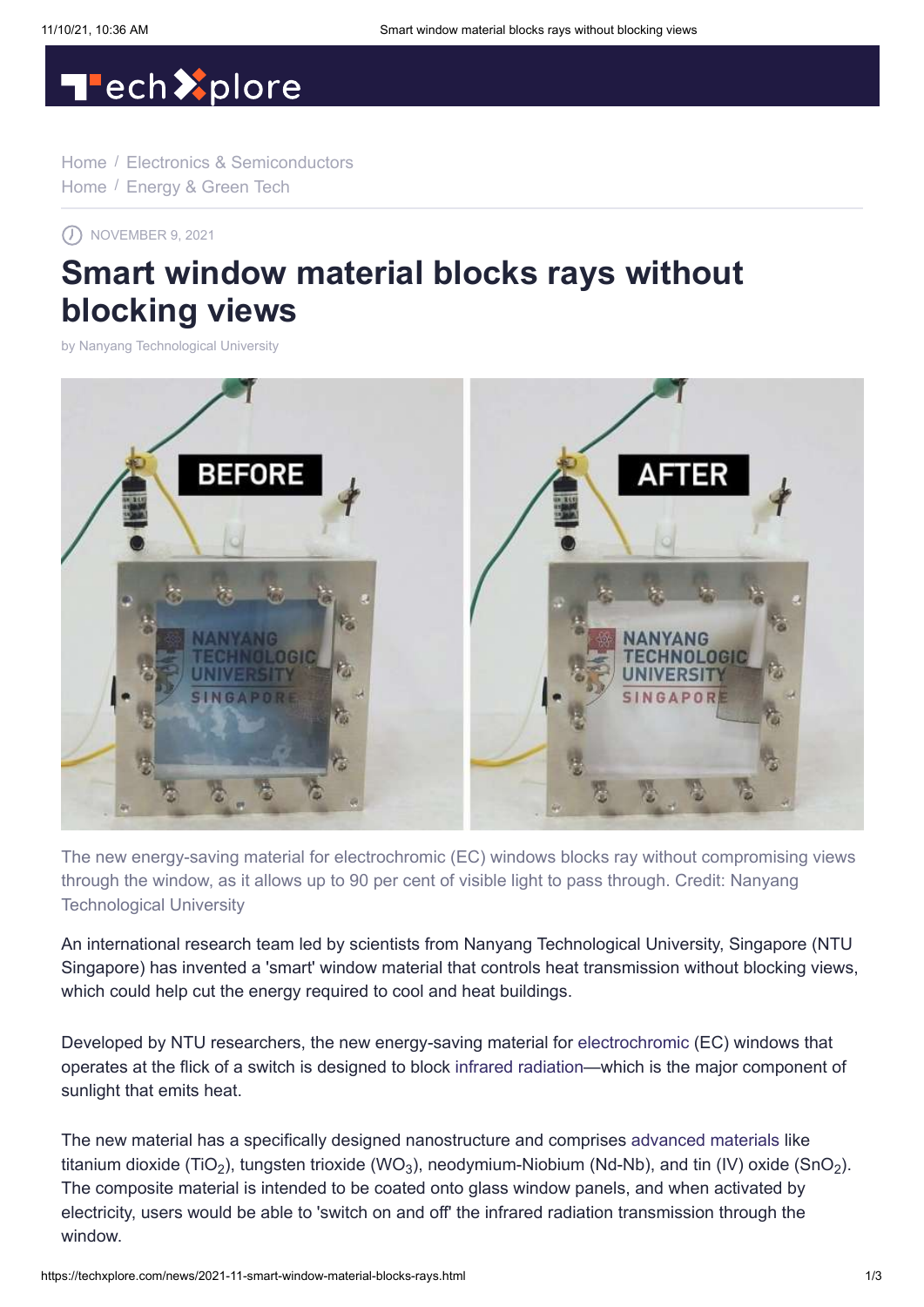The invention, which featured alongside the front cover of the journal *ACS Omega*, could block up to 70 percent of infrared radiation according to experimental simulations without compromising views through the window since it allows up to 90 percent of visible light to pass through.

The material is also about 30 percent more effective in regulating heat than commercially available electrochromic windows and is cheaper to make due to its durability.

#### **An improvement over current electrochromic (EC) window**

Electrochromic windows are a common feature in 'green' buildings today. They work by becoming tinted when in use, reducing light from entering the room.

Commercially available electrochromic windows usually have a layer of tungsten trioxide (WO $_3$ ) coated on one side of the glass panel, and the other, without. When the window is switched on, an electric current moves lithium ions to the side containing WO<sub>3</sub>,and the window darkens or turns opaque. Once switched off, the ions migrate away from the coated glass, and the window becomes clear again.

However, current electrochromic windows are only effective in blocking visible light, not the infrared radiation, which means heat continues to pass through the window, warming up the room.

Another drawback of the current technology is its durability, as the performance of the electrochromic component tends to degrade in three to five years. In lab tests, NTU's electrochromic technology was put through rigorous on-off cycles to evaluate its durability Results showed the properties of the window retained excellent stability (blocked more than 65% ofinfrared radiation) demonstrating its superior performance, feasibility and costs saving potential for long-term use in sustainable buildings.

Lead author of the electrochromic window study, Associate Professor Alfred Tok of the NTU School of Materials Science and Engineering, said, "By incorporating the specially designed nanostructure, we enabled the material to react in a 'selective' manner, blocking near infrared radiation while still allowing most of the visible light to pass through whenever our electrochromic window is switched on. The choice of advanced materials also helped improved the performance, stability and durability of the smart window."

The new electrochromic technology may help conserve energy that would be used for the heating and cooling of buildings and could contribute to the future design of sustainable green buildings, say the research team.

The study reflects the university's commitment to address humanity's grand challenges on sustainability as part of the NTU 2025 strategic plan, which seeks to accelerate the translation of research discoveries into innovations that mitigate human impact on the environment.

Seeking to improve the performance of their smart window technology, the NTU team, in a separate work to that reported in the journal, created a switch system that helps to control conducted heat, which is the heat from the external environment.

The patented NTU switch comprises magnetic carbon-based particles and thin films that are good conductors of heat. When the switch is turned off, conducted heat cannot transfer through the window. When switched on, the heat will be allowed to pass through the glass window.